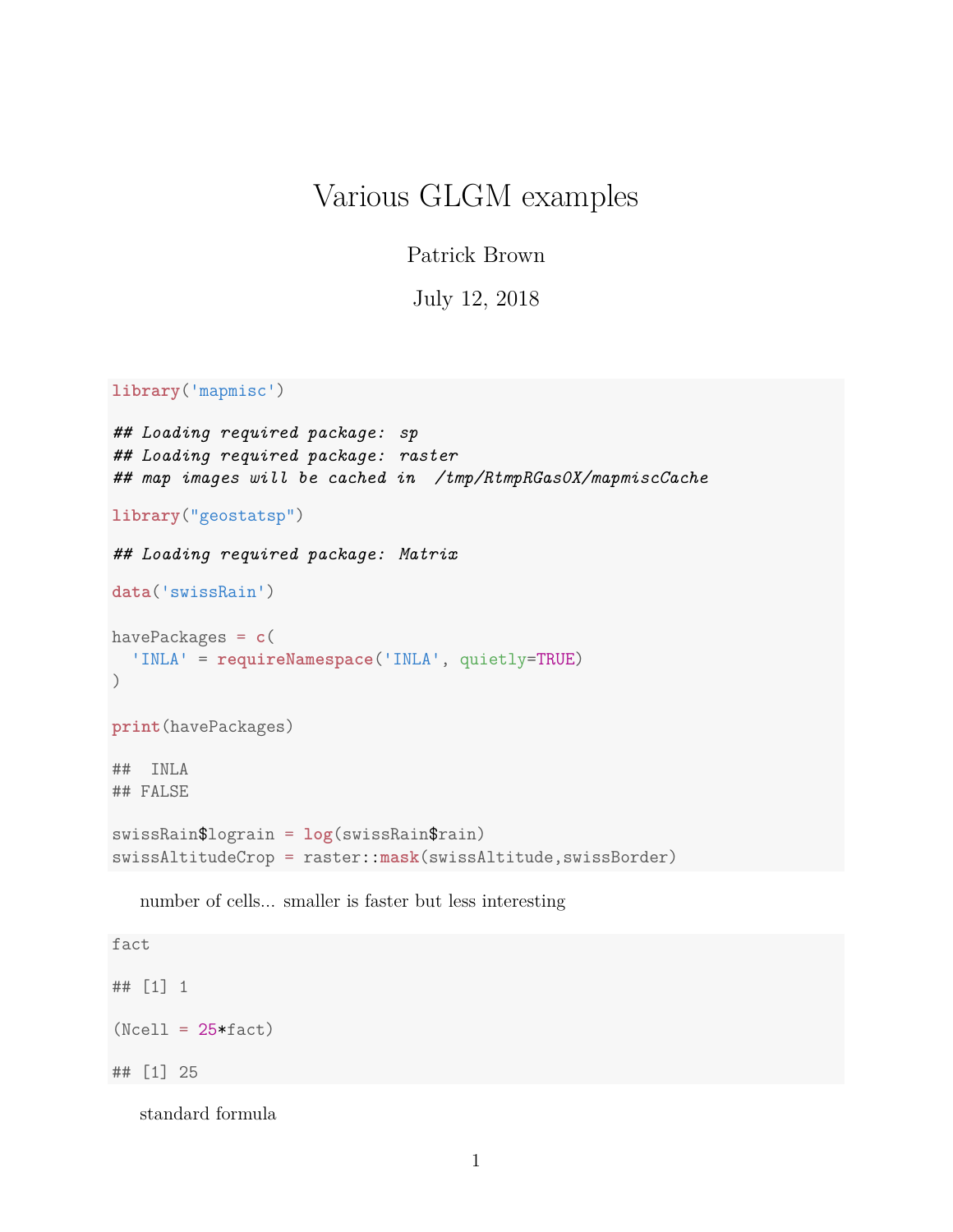```
if(all(havePackages)) {
 swissFit = glgm(
   formula = lograin~ CHE_alt,
   data = swissRain,
   grid = Ncell,
   buffer = 10*1000,covariates=swissAltitudeCrop,
   family="gaussian",
   prior = list(
     sd=c(2, 0.05),
     sdObs = 1,
     range=c(500000, 0.5)),
   control.inla = list(strategy='gaussian')
 )knitr::kable(swissFit$parameters$summary, digits=3)
 swissExc = excProb(
   x=swissFit, random=TRUE,
   threshold=0)
 plot(swissExc, breaks = c(0, 0.2, 0.8, 0.95, 1.00001),
    col=c('green','yellow','orange','red'))
 plot(swissBorder, add=TRUE)
 swissExcP = excProb(
    swissFit$inla$marginals.predict, 3,
     template=swissFit$raster)
 plot(swissExcP, breaks = c(0, 0.2, 0.8, 0.95, 1.00001),
    col=c('green','yellow','orange','red'))
 plot(swissBorder, add=TRUE)
 matplot(
   swissFit$parameters$sd$posterior[,'x'],
    swissFit$parameters$sd$posterior[,c('y','prior')],
   lty=1, col=c('black','red'), type='l',
    xlab='sd', ylab='dens', xlim = c(0,5))
 matplot(
   swissFit$parameters$range$posterior[,'x'],
    swissFit$parameters$range$posterior[,c('y','prior')],
```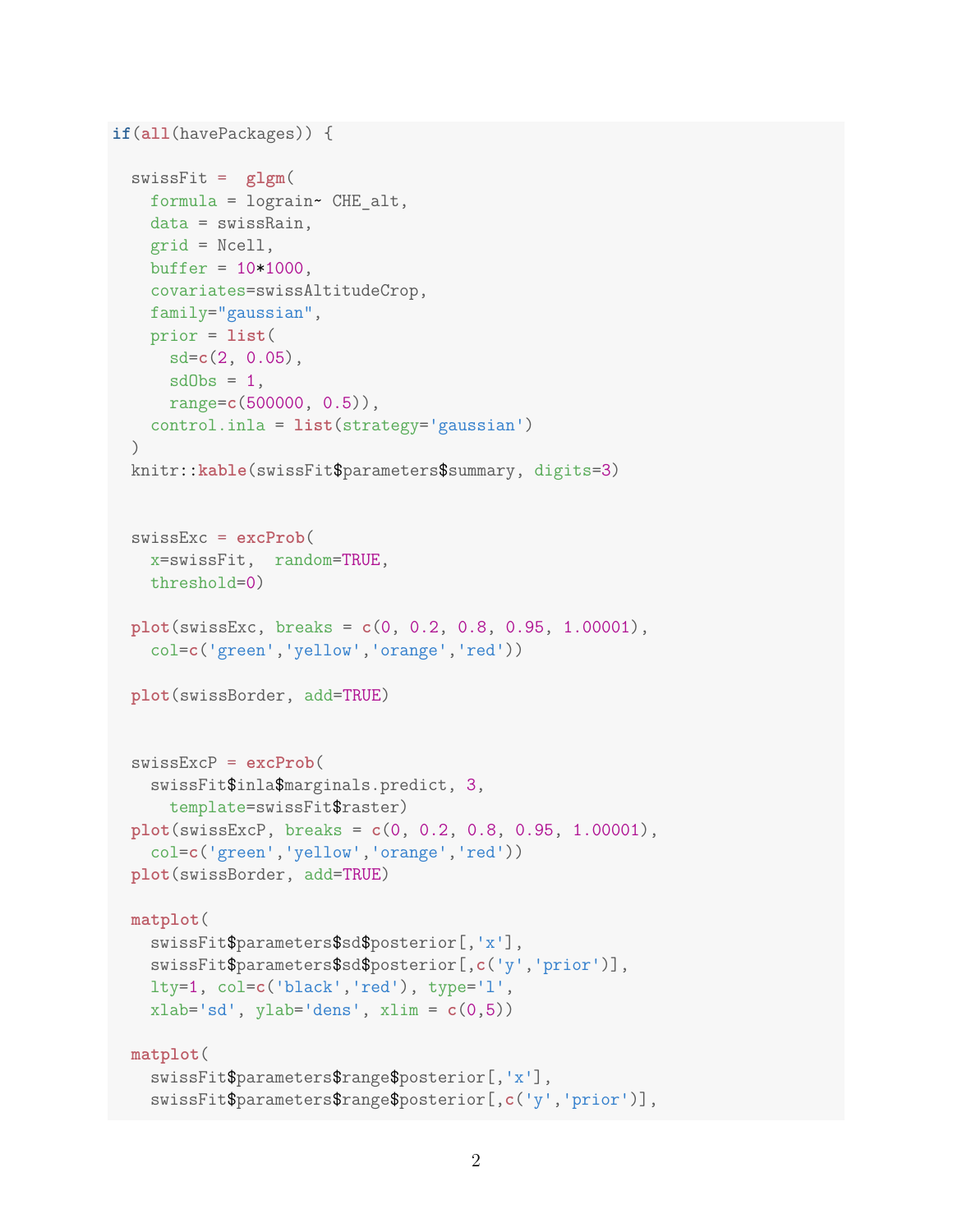```
lty=1, col=c('black','red'), type='l',
    xlab='range', ylab='dens')
}
```
non-parametric elevation effect

```
altSeq = exp(seq(
    log(100), log(5000),
    by = log(2)/5))
swissAltCut = raster::cut(
  swissAltitudeCrop,
 breaks=altSeq
\left( \right)names(swissAltCut) = 'bqrnt'
if(all(havePackages)) {
  swissFitNp = glgm(
    formula = lograin ~ f(bqrnt, model = 'rw2', scale.model=TRUE,
      values = 1:length(altSeq),
      prior = 'pc.prec', param = c(0.1, 0.01)),
    data=swissRain,
    grid = Ncell,
    covariates=swissAltCut,
    family="gaussian", buffer=20000,
    prior=list(
      sd = c(u = 0.5, alpha = 0.1),
      range=c(50000,500000),
      sdObs = c(u=1, alpha=0.4)),control.inla=list(strategy='gaussian')
  )
  knitr::kable(swissFitNp$parameters$summary, digits=3)
  matplot(
    altSeq,
    exp(swissFitNp$inla$summary.random$bqrnt[,
      c('0.025quant', '0.975quant', '0.5quant')]),
    log='xy',
    xlab ='elevation', ylab='rr',
  type='l',
    lty = 1,
    col=c('grey','grey','black')
    )
```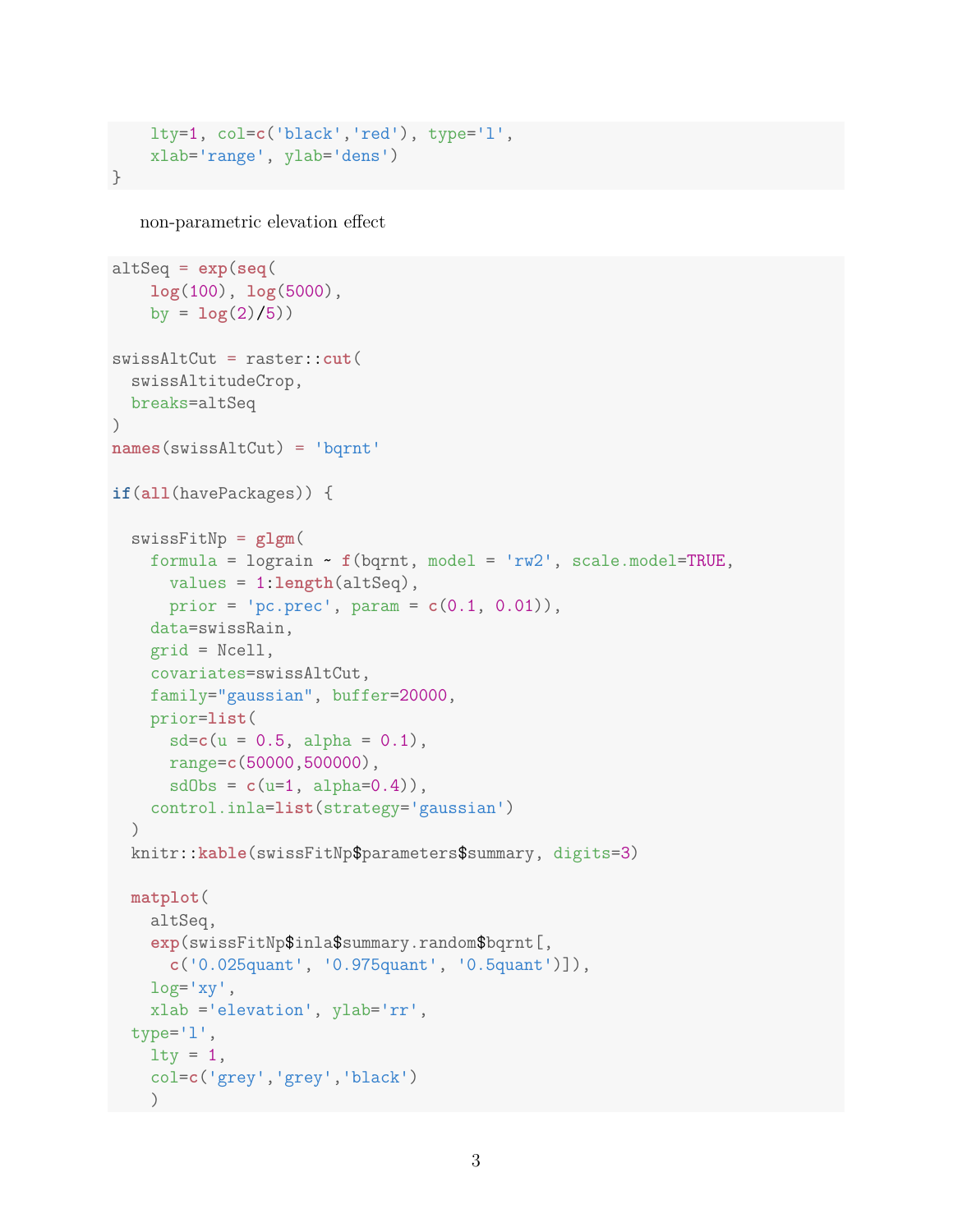```
swissExcP = excProb(swissFitNp$inla$marginals.predict,
  3, template=swissFitNp$raster)
plot(swissExcP, breaks = c(0, 0.2, 0.8, 0.95, 1.00001),
  col=c('green','yellow','orange','red'))
plot(swissBorder, add=TRUE)
```
}

intercept only, named response variable. legacy priors

```
if(all(havePackages)) {
 swissFit = glgm("lograin", swissRain, Ncell,
    covariates=swissAltitude, family="gaussian", buffer=20000,
    priorCI=list(sd=c(0.2, 2), range=c(50000,500000), sdObs = 2),
   control.inla=list(strategy='gaussian')
 )
 knitr::kable(swissFit$parameters$summary[,c(1, 3:5, 8)], digits=4)
}
```
intercept only, add a covariate just to confuse glgm.

```
if(all(havePackages)) {
  swissFit = glgm(
    formula=lograin~1,
    data=swissRain,
    grid=Ncell,
    covariates=swissAltitude,
    family="gaussian", buffer=20000,
    priorCI=list(sd=c(0.2, 2), range=c(50000,500000)),
    control.inla=list(strategy= 'gaussian'),
    control.family=list(hyper=list(prec=list(prior="loggamma", param=c(.1, .1))))
  \lambdaknitr::kable(swissFit$parameters$summary[,c(1, 3:5, 8)], digits=3)
  swissExc = excProb(
    swissFit$inla$marginals.random$space, 0,
   template=swissFit$raster)
  plot(swissExc, breaks = c(0, 0.2, 0.8, 0.95, 1.00001),
    col=c('green','yellow','orange','red'))
  plot(swissBorder, add=TRUE)
```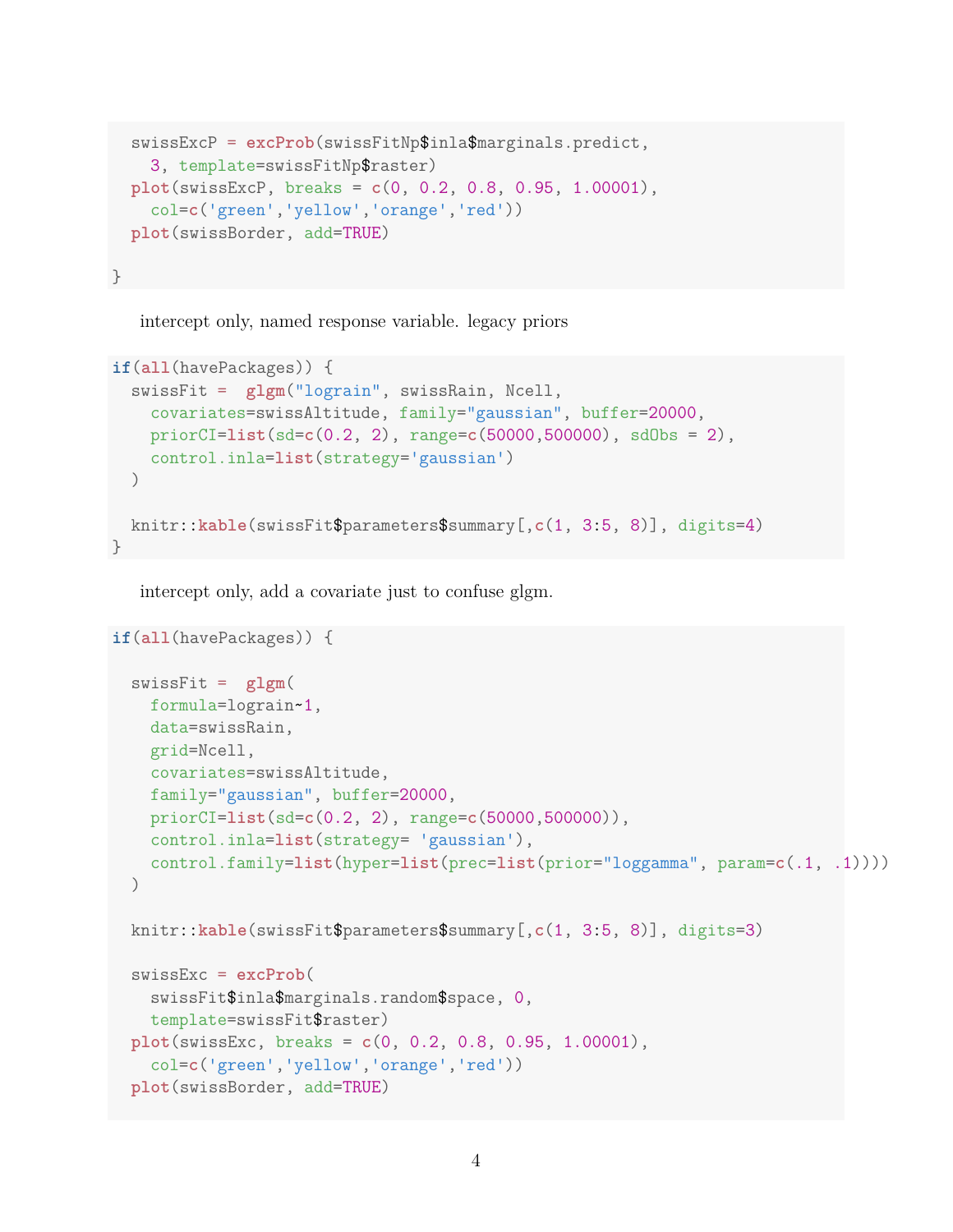```
matplot(
swissFit$parameters$range$posterior[,'x'],
swissFit$parameters$range$posterior[,c('y','prior')],
lty=1, col=c('black','red'), type='l',
xlab='range', ylab='dens')
```
}

covariates are in data

```
newdat = swissRain
newdat$elev = extract(swissAltitude, swissRain)
if(all(havePackages)) {
  swissFit = glgm(lograin~ elev + land,
    newdat, Ncell,
    covariates=list(land=swissLandType),
    family="gaussian", buffer=40000,
    priorCI=list(sd=c(0.2, 2), range=c(50000,500000)),
    control.inla = list(strategy='gaussian'),
    control.family=list(hyper=list(prec=list(prior="loggamma",
          param=c(.1, .1))))
  \lambdaknitr::kable(swissFit$parameters$summary, digits=3)
  plot(swissFit$raster[['predict.mean']])
  plot(swissBorder, add=TRUE)
    matplot(
    swissFit$parameters$range$posterior[,'x'],
    swissFit$parameters$range$posterior[,c('y','prior')],
    lty=1, col=c('black','red'), type='l',
    xlab='range', ylab='dens')
```
}

formula, named list elements

```
if(all(havePackages)) {
 swissFit = glgm(lograin~ elev,
    swissRain, Ncell,
    covariates=list(elev=swissAltitude),
   family="gaussian", buffer=20000,
    priorCI=list(sd=c(0.2, 2), range=c(50000,500000)),
    control.mode=list(theta=c(1.9,0.15,2.6),restart=TRUE),
```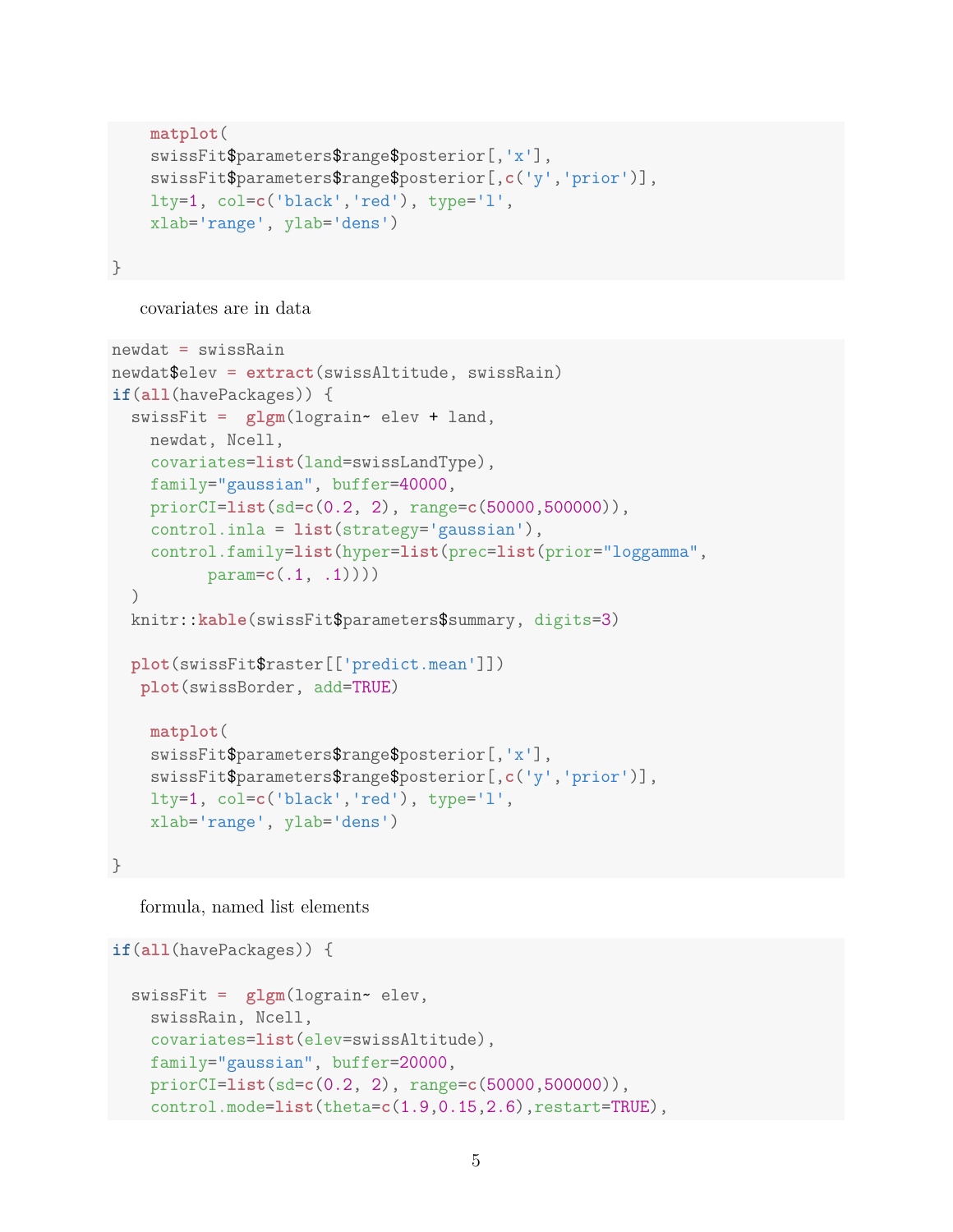```
control.inla = list(strategy='gaussian'),
    control.family=list(hyper=list(prec=list(prior="loggamma",
          param=c(.1, .1))))
  \lambdaswissFit$parameters$summary[,c(1,3,5)]
}
```
categorical covariates

```
if(all(havePackages)) {
 swissFit = glgm(
    formula = lograin ~ elev + factor(land),
    data = swissRain, grid = Ncell,
    covariates=list(elev=swissAltitude,land=swissLandType),
   family="gaussian", buffer=20000,
    priorCI=list(sd=c(0.2, 2), range=c(50000,500000)),
    control.inla=list(strategy='gaussian'),
    control.family=list(hyper=list(
     prec=list(prior="loggamma",
          param=c(.1, .1))))
 )
 knitr::kable(swissFit$parameters$summary[,c(1,3,5)], digits=3)
 plot(swissFit$raster[['predict.mean']])
  plot(swissBorder, add=TRUE)
   matplot(
    swissFit$parameters$range$posterior[,'x'],
    swissFit$parameters$range$posterior[,c('y','prior')],
   lty=1, col=c('black','red'), type='l',
    xlab='range', ylab='dens')
}
```
put some missing values in covaritates also dont put factor() in formula

```
temp = values(swissAltitude)
temp[seq(10000,12000)] = NA
values(swissAltitude) = temp
if(all(havePackages)) {
 swissFitMissing = glgm(rain ~ elev + land,swissRain, Ncell,
```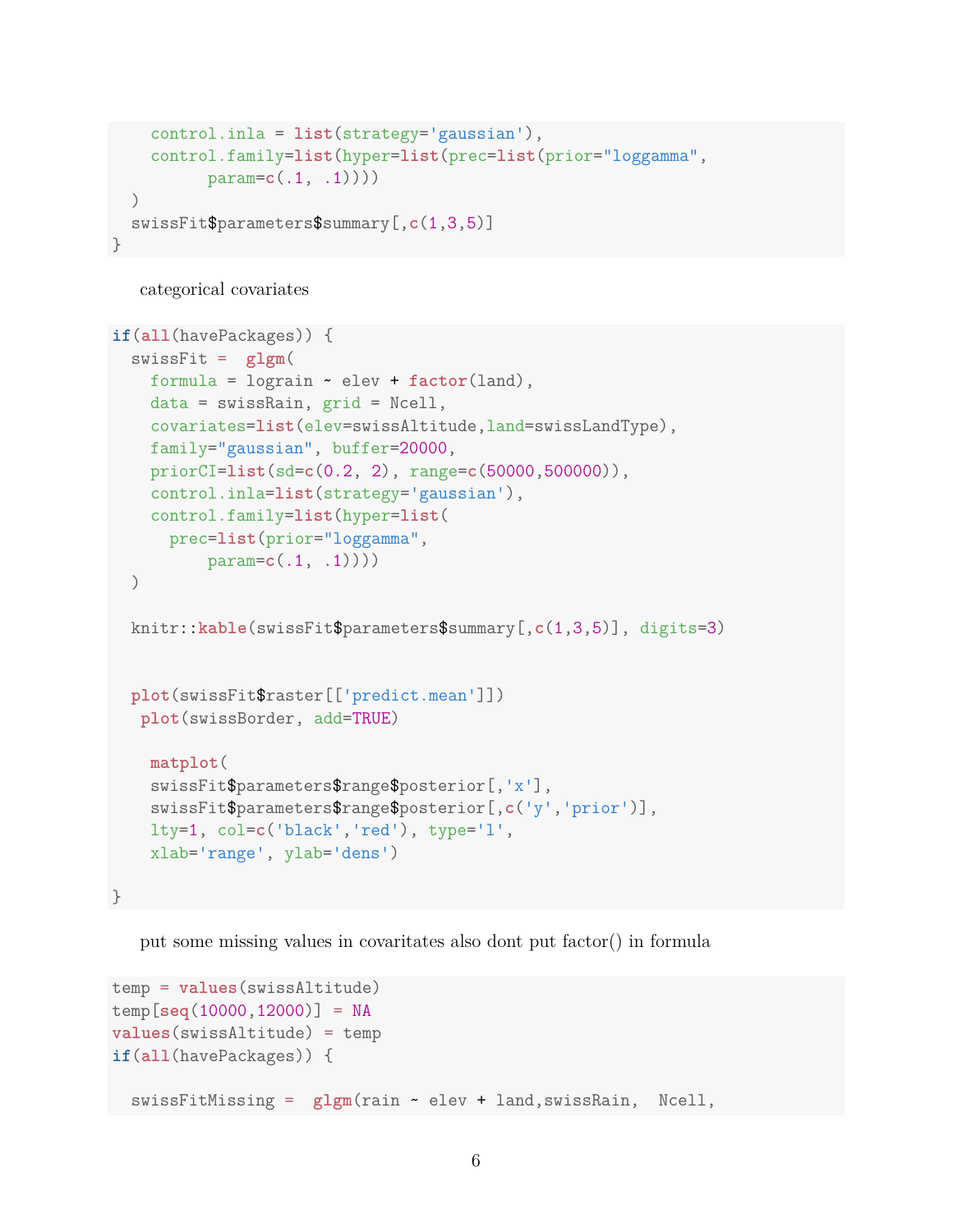```
covariates=list(elev=swissAltitude,land=swissLandType),
  family="gaussian", buffer=20000,
  priorCI=list(sd=c(0.2, 2), range=c(50000,500000)),
  control.inla = list(strategy='gaussian'),
  control.family=list(hyper=list(prec=list(prior="loggamma",
        param=c(.1, .1))))
)
knitr::kable(swissFitMissing$parameters$summary[,1:5], digits=3)
```

```
}
```
covariates are in data, interactions

```
newdat = swissRain
newdat$elev = extract(swissAltitude, swissRain)
if(all(havePackages)) {
 swissFit = glgm(
   formula = lograin~ elev : land,
    data=newdat,
    grid=squareRaster(swissRain,50),
    covariates=list(land=swissLandType),
    family="gaussian", buffer=0,
    priorCI=list(sd=c(0.2, 2), range=c(50000,500000)),
    control.inla = list(strategy='gaussian'),
    control.family=list(hyper=list(prec=list(prior="loggamma",
          param=c(.1, .1))))
 )
 knitr::kable(swissFit$parameters$summary, digits=3)
 plot(swissFit$raster[['predict.mean']])
    plot(swissBorder, add=TRUE)
   matplot(
    swissFit$parameters$range$posterior[,'x'],
    swissFit$parameters$range$posterior[,c('y','prior')],
    lty=1, col=c('black','red'), type='l',
    xlab='range', ylab='dens')
```
}

these tests are time consuming, so only run them if the fact variable is set to a value above 1.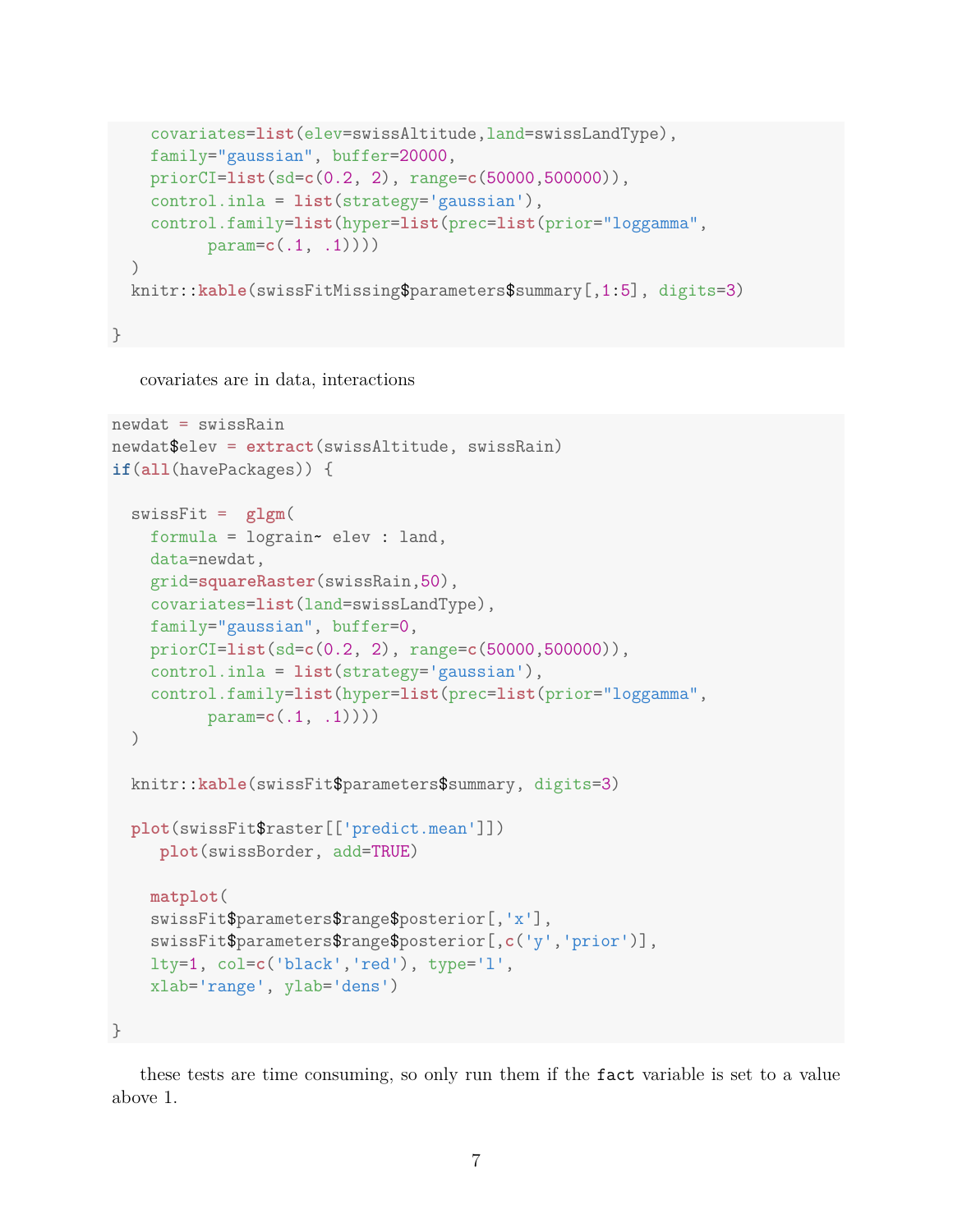```
data('loaloa')
  rcl = rbind(
    # wedlands and mixed forests to forest
    c(5,2),c(11,2),
# savannas to woody savannas
    c(9,8),
    # croplands and urban changed to crop/natural mosaid
    c(12,14),c(13,14))
  ltLoaR = reclassify(ltLoa, rcl)
  levels(ltLoaR) = levels(ltLoa)
  elevationLoa = elevationLoa - 750
  elevLow = reclassify(elevationLoa, c(0, Inf, 0))
  elevHigh = reclassify(elevationLoa, c(-Inf, 0, 0))
  covList = list(elLow = elevLow, elHigh = elevHigh,
    land = ltLoaR, evi=eviLoa)
if(all(havePackages) & fact > 1) {
  loafit = glgm(y ~ land + evi + elHigh + elLow +
      f(villageID, prior = 'pc.prec', param = c(log(2), 0.5),
       model="iid"),
    loaloa,
    Ncell,
    covariates=covList,
    family="binomial", Ntrials = loaloa$N,
    shape=2, buffer=25000,
    prior = list(
      sd=log(2),
     range = list(prior = 'invgamma', param = c(shape=2,rate=1))),
    control.inla = list(strategy='gaussian')
    \left( \right)loaFit$par$summary[,c(1,3,5)]
  plot(loaFit$raster[['predict.exp']])
    matplot(
      loaFit$parameters$range$posterior[,'x'],
      loaFit$parameters$range$posterior[,c('y','prior')],
```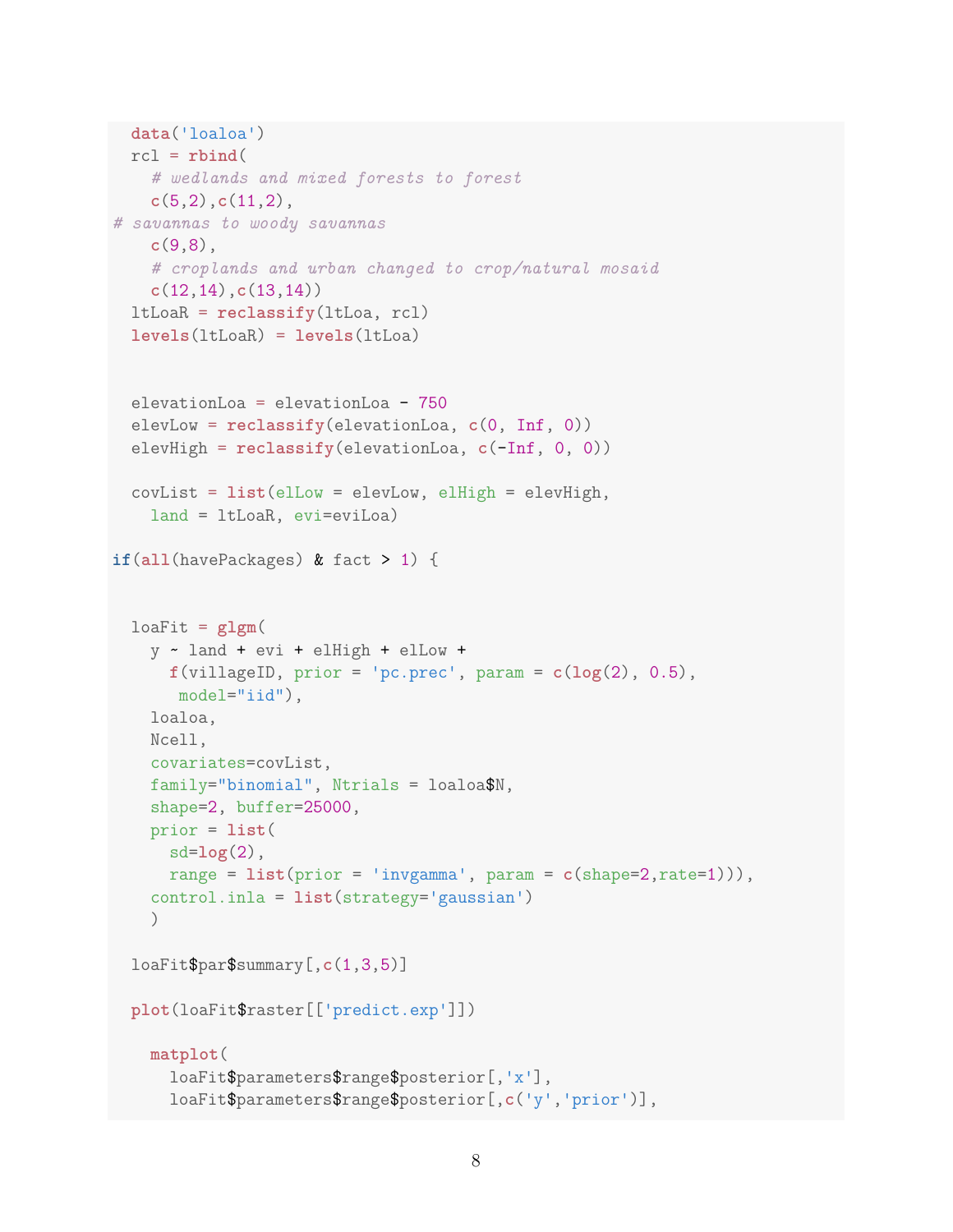```
lty=1, col=c('black','red'), type='l',
    xlab='range', ylab='dens')
}
```

```
if(all(havePackages) & fact > 1)# prior for observation standard deviation
 swissFit = glgm( formula="lograin",data=swissRain, grid=Ncell,
   covariates=swissAltitude, family="gaussian", buffer=20000,
   prior=list(sd=0.5, range=200000, sdObs=1),
   control.inla = list(strategy='gaussian')
 )
}
```
a model with little data, posterior should be same as prior

```
data2 = SpatialPointsDataFrame(cbind(c(1,0), c(0,1)),
    data=data.frame(y=c(0,0), offset=c(-50,-50), x=c(-1,1)))
if(all(havePackages) & fact > 1) {
resNoData = res = glgm(
 data=data2, grid=Ncell,
   formula=y~1 + x+offset(offset),
   prior = list(sd=0.5, range=0.1),
   family="poisson",
   buffer=0.5,
   control.fixed=list(
     mean.intercept=0, prec.intercept=1,
     mean=0, prec=4),
   control.mode = list(theta = c(0.651, 1.61), restart=TRUE),
    control.inla = list(strategy='gaussian')
 )
# beta
 plot(res$inla$marginals.fixed[['x']], col='blue', type='l',
   xlab='beta',lwd=3)
 xseq = res$inla$maxgnals.fixed[['x']][,'x']lines(xseq, dnorm(xseq, 0, 1/2),col='red',lty=2,lwd=3)
 legend("topright", col=c("blue","red"),lty=1,legend=c("prior","post'r"))
```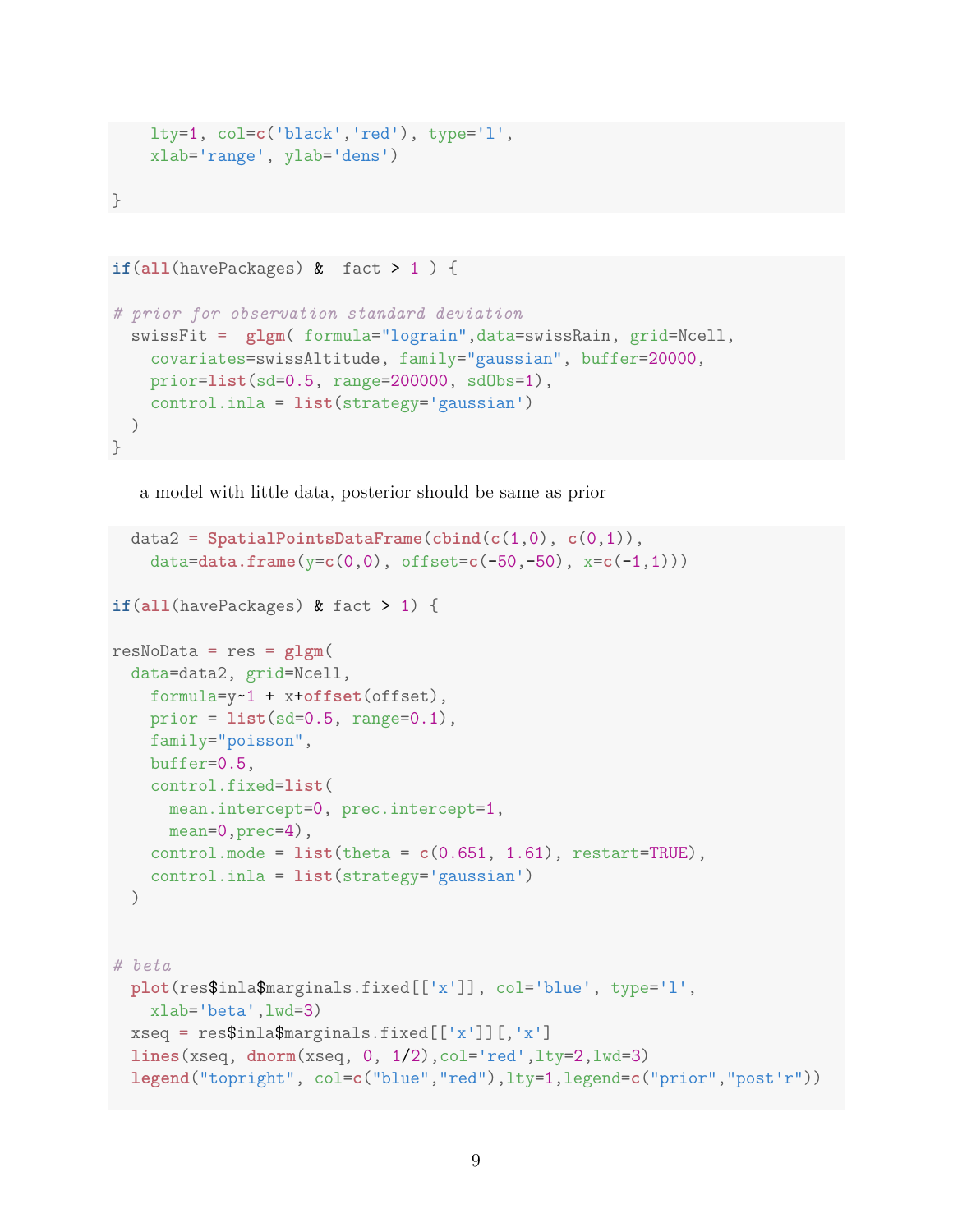```
# sd
   matplot(
      res$parameters$sd$posterior[,'x'],
      res$parameters$sd$posterior[,c('y','prior')],
      xlim = c(0, 4),
      type='l', col=c('red','blue'),xlab='sd',lwd=3, ylab='dens')
    legend("topright", col=c("blue","red"),lty=1,legend=c("prior","post'r"))
# range
   matplot(
      res$parameters$range$posterior[,'x'],
      res$parameters$range$posterior[,c('y','prior')],
      xlim = c(0, 1.5),type='l', col=c('red','blue'),xlab='range',lwd=3, ylab='dens')
    legend("topright", col=c("blue","red"),lty=1,legend=c("prior","post'r"))
        matplot(
     res$parameters$scale$posterior[,'x'],
      res$parameters$scale$posterior[,c('y','prior')],
     xlim = c(0, 2/res$parameters$summary['range','0.025quant']),
# ylim = c(0, 10^(-3)), xlim = c(0,1000),
      type='l', col=c('red','blue'),xlab='scale',lwd=3, ylab='dens')
    legend("topright", col=c("red","blue"),lty=1,legend=c("post'r","prior"))
}
if(all(havePackages) & fact > 1) {
 resQuantile = res = glgm(
    data=data2,
    grid=25,
    formula=y~1 + x+offset(offset),
    prior = list(
      sd=c(lower=0.2, upper=2),
      range=c(lower=0.02, upper=0.5)),
   family="poisson", buffer=1,
    control.fixed=list(
      mean.intercept=0, prec.intercept=1,
     mean=0,prec=4),
   control.inla = list(strategy='gaussian')
 )
```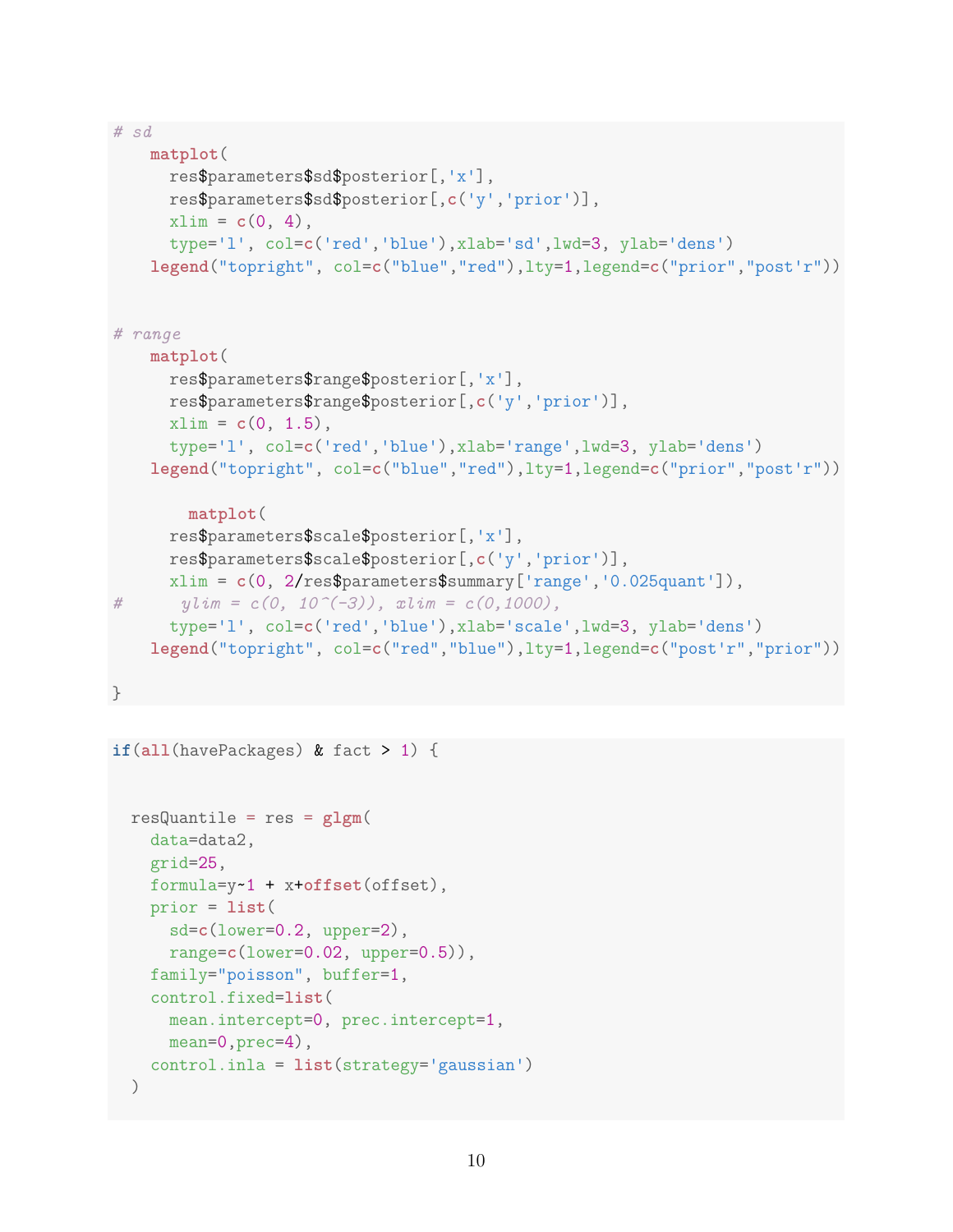```
# beta
 plot(res$inla$marginals.fixed[['x']], col='blue', type='l',
   xlab='beta',lwd=3)
 xseq = res$inla$maxgnals.fixed[['x']][,'x']lines(xseq, dnorm(xseq, 0, 1/2),col='red',lty=2,lwd=3)
 legend("topright", col=c("blue","red"),lty=1,legend=c("prior","post'r"))
# sd
   matplot(
     res$parameters$sd$posterior[,'x'],
     res$parameters$sd$posterior[,c('y','prior')],
     xlim = c(0, 4),
     type='l', col=c('red','blue'),xlab='sd',lwd=3, ylab='dens')
    legend("topright", col=c("blue","red"),lty=1,legend=c("prior","post'r"))
# range
   matplot(
     res$parameters$range$posterior[,'x'],
     res$parameters$range$posterior[,c('y','prior')],
     xlim = c(0, 1.2*res$parameters$summary['range','0.975quant']),
# xlim = c(0, 1), ylim = c(0,5),
     type='l', col=c('red','blue'),xlab='range',lwd=3, ylab='dens')
    legend("topright", col=c("red","blue"),lty=1,legend=c("post'r","prior"))
# scale
   matplot(
     res$parameters$scale$posterior[,'x'],
     res$parameters$scale$posterior[,c('y','prior')],
     xlim = c(0, 2/res$parameters$summary['range','0.025quant']),
# ylim = c(0, 10^(-3)), xlim = c(0,1000),
     type='l', col=c('red','blue'),xlab='scale',lwd=3, ylab='dens')
    legend("topright", col=c("red","blue"),lty=1,legend=c("post'r","prior"))
}
```
No data, legacy priors

```
if(all(havePackages) & fact > 1) {
resLegacy = res = glgm(data=data2,
    grid=20,
    formula=y~1 + x+offset(offset),
    priorCI = list(
      sd=c(lower=0.3,upper=0.5),
```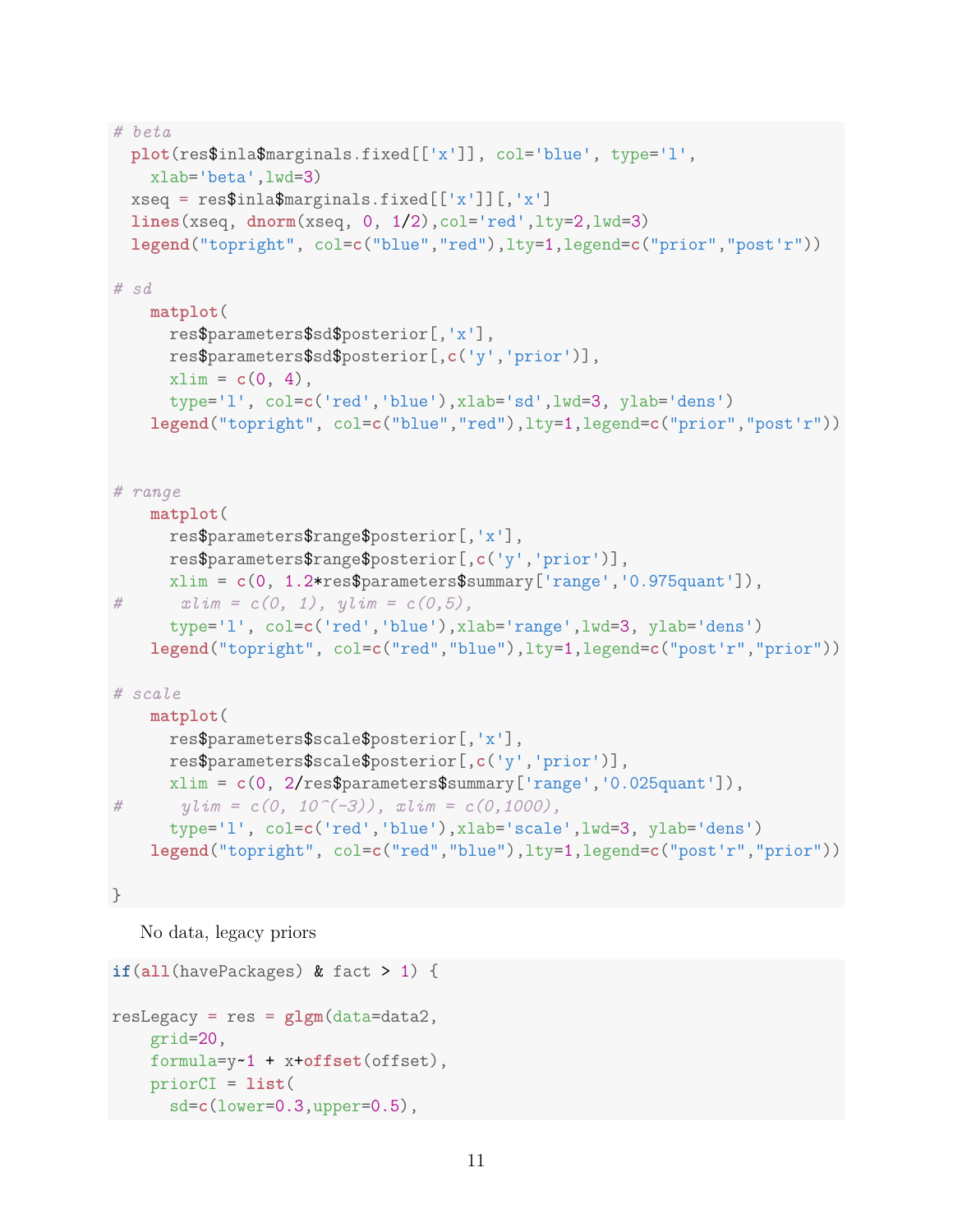```
range=c(lower=0.25, upper=0.4)),
   family="poisson",
   buffer=0.5,
   control.fixed=list(
     mean.intercept=0,
     prec.intercept=1,
     mean=0, prec=4),
   control.inla = list(strategy='gaussian'),
   control.mode=list(theta=c(2, 2),restart=TRUE)
 \lambda# intercept
 plot(res$inla$marginals.fixed[['(Intercept)']], col='blue', type='l',
   xlab='intercept',lwd=3)
 xseq = res$inla$marginals.fixed[['(Intercept)']][,'x']
 lines(xseq, dnorm(xseq, 0, 1),col='red',lty=2,lwd=3)
 legend("topright", col=c("blue","red"),lty=1,legend=c("prior","post'r"))
# beta
 plot(res$inla$marginals.fixed[['x']], col='blue', type='l',
   xlab='beta',lwd=3)
 xseq = res$inla$marginals.fitxd[['x']][,'x']lines(xseq, dnorm(xseq, 0, 1/2),col='red',lty=2,lwd=3)
 legend("topright", col=c("blue","red"),lty=1,legend=c("prior","post'r"))
# sd
   matplot(
     res$parameters$sd$posterior[,'x'],
     res$parameters$sd$posterior[,c('y','prior')],
      type='l', col=c('red','blue'),xlab='sd',lwd=3, ylab='dens')
   legend("topright", col=c("blue","red"),lty=1,legend=c("prior","post'r"))
# range
   matplot(
     res$parameters$range$posterior[,'x'],
     res$parameters$range$posterior[,c('y','prior')],
     type='l', col=c('red','blue'),xlab='range',lwd=3, ylab='dens')
   legend("topright", col=c("blue","red"),lty=1,legend=c("prior","post'r"))
```
}

specifying spatial formula